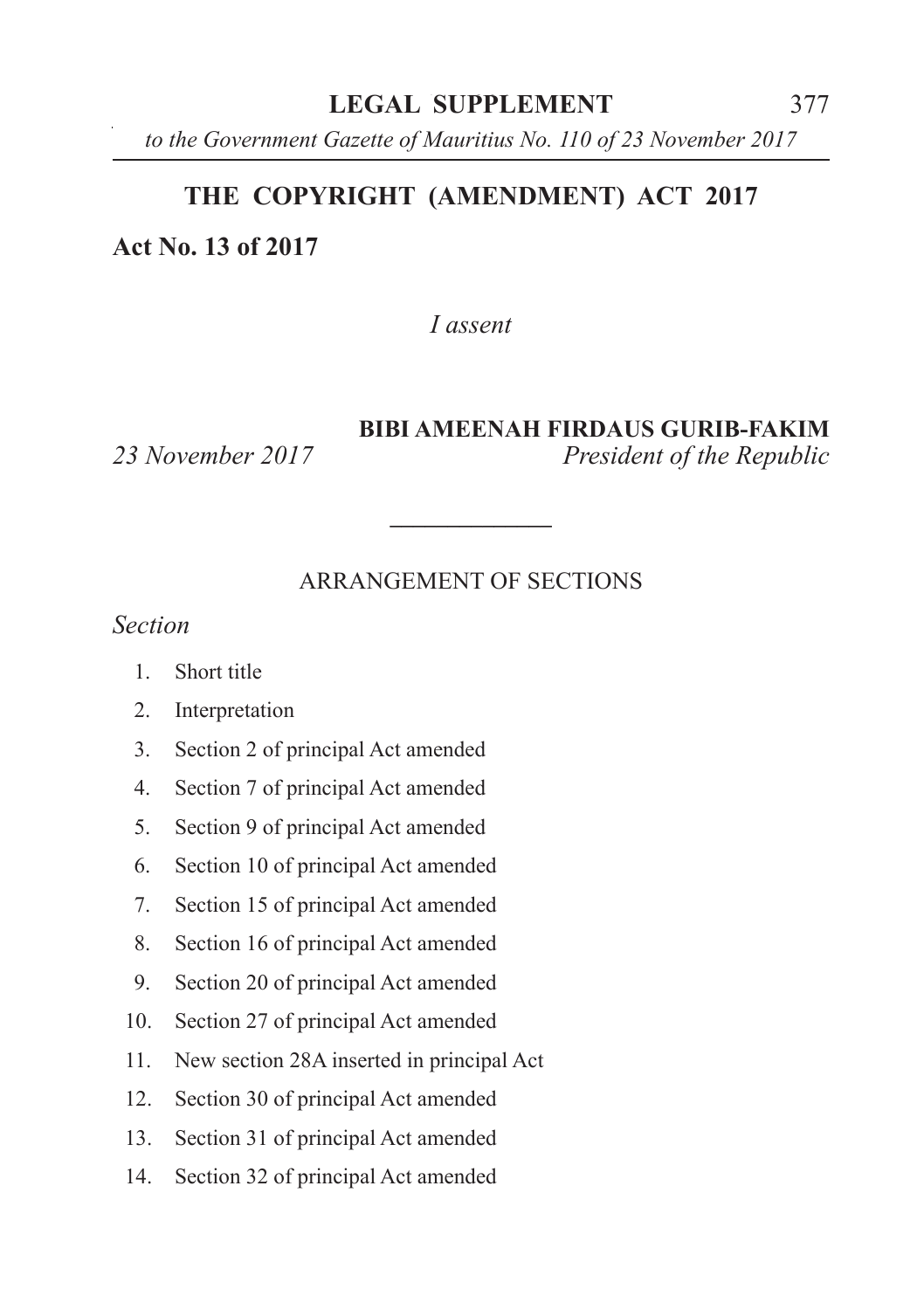- 15. Section 33 of principal Act amended
- 16. Section 34 of principal Act repealed and replaced
- 17. Section 35 of principal Act amended
- 18. Section 36 of principal Act amended
- 19. Section 41 of principal Act amended
- 20. Section 42 of principal Act amended
- 21. Section 43 of principal Act amended
- 22. Section 44 of principal Act amended
- 23. Section 45 of principal Act repealed and replaced
- 24. New section 45A inserted in principal Act
- 25. Section 46 of principal Act amended
- 26. Section 48 of principal Act repealed and replaced
- 27. New section 48A inserted in principal Act
- 28. Section 51 of principal Act amended
- 28A. New section 51A inserted in principal Act
- 29. Section 56 of principal Act amended
- 30. Schedule added to principal Act
- 31. Commencement **SCHEDULE**

# **An Act**

**\_\_\_\_\_\_\_\_\_\_\_\_\_\_\_**

### **To amend the Copyright Act**

ENACTED by the Parliament of Mauritius, as follows –

**1. Short title**

This Act may be cited as the Copyright (Amendment) Act 2017.

### **2. Interpretation**

In this  $Act -$ 

"principal Act" means the Copyright Act.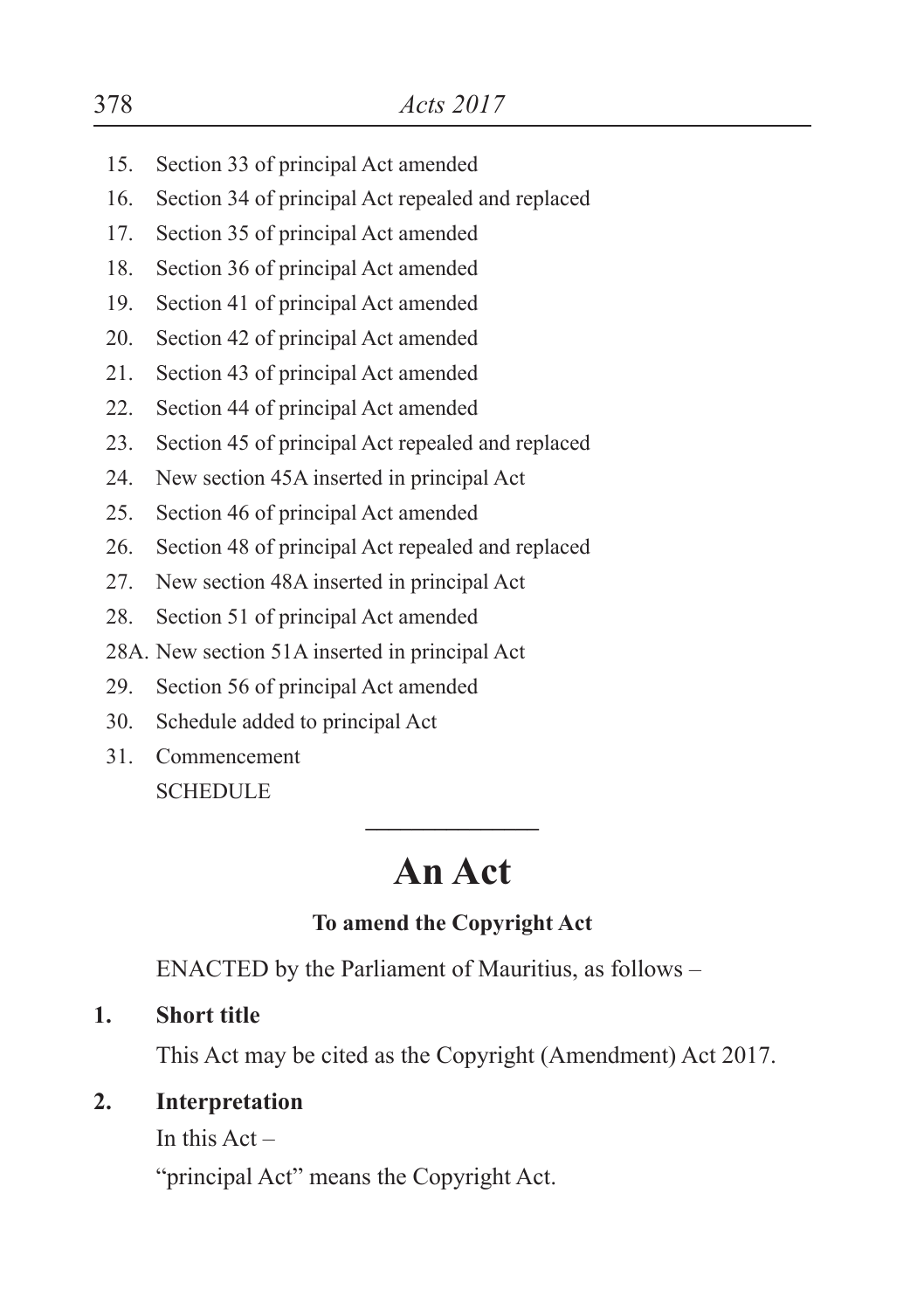#### **3. Section 2 of principal Act amended**

Section 2 of the principal Act is amended –

(a) by deleting the definitions "broadcasting organisation", "Society" and "sound recording" and replacing them by the following definitions –

"broadcasting organisation" means a legal entity which takes –

- (a) the initiative of packaging, assembling and scheduling programme content for which it has, where necessary, been authorised by right holders; and
- (b) the legal and editorial responsibility for the communication to the public of everything which is included in its broadcast signal;

"Society" means the Mauritius Society of Authors established under section 43;

"sound recording" means the fixation of a sequence of sounds capable of being perceived aurally and of being reproduced by any appropriate device;

(b) by inserting, in the appropriate alphabetical order, the following new definitions –

"equipment" means any recording or transmission equipment;

"Ministry" means the Ministry responsible for the subject of copyright and related rights;

### **4. Section 7 of principal Act amended**

Section 7 of the principal Act is amended –

- (a) in subsection (1), by inserting, after the words "shall have the", the word "moral";
- (b) in subsection  $(2)$ 
	- (i) in paragraph (a), by inserting, after the word "The", the word "moral";
	- (ii) in paragraph (b), by inserting, after the word "These", the word "moral".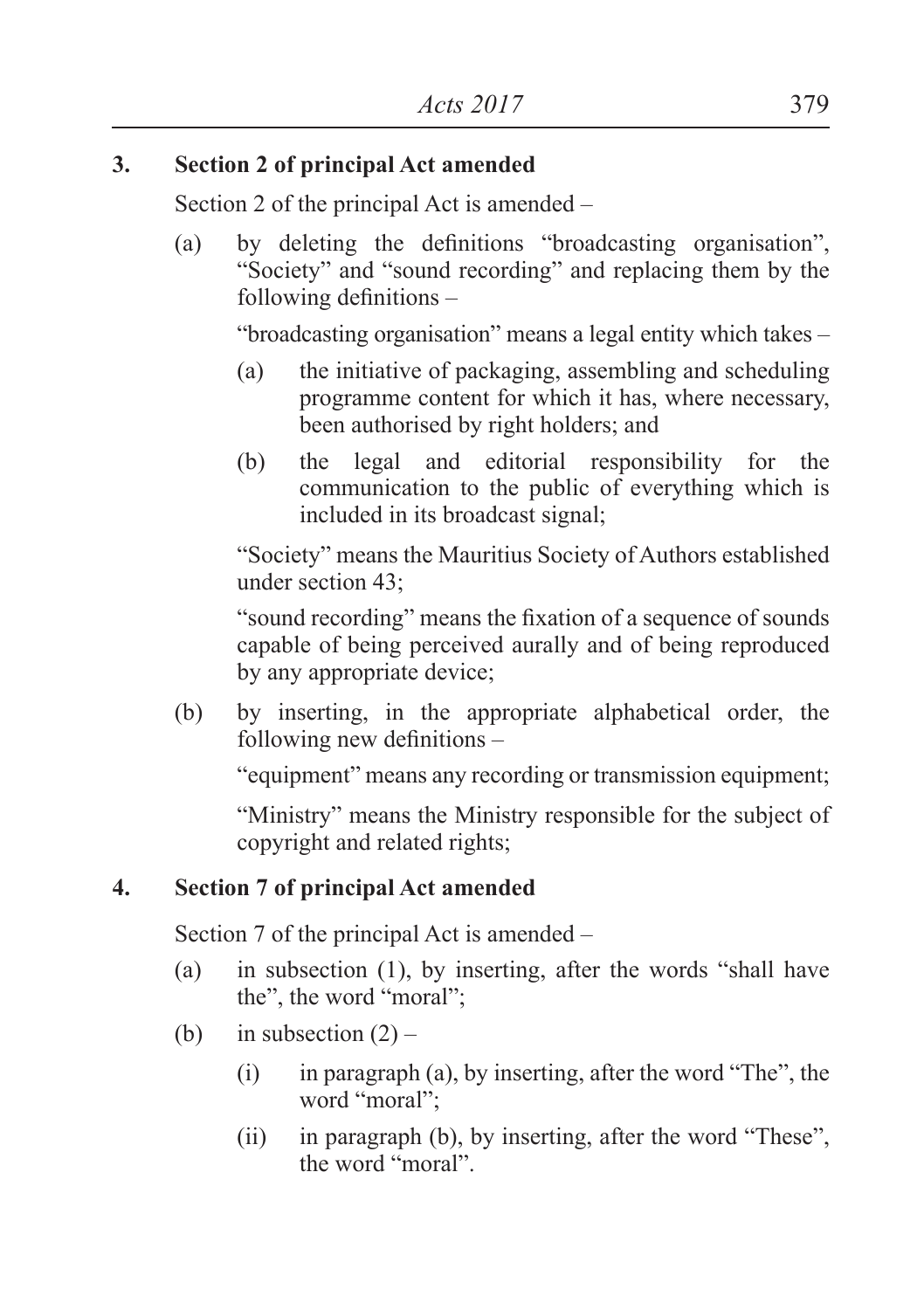#### **5. Section 9 of principal Act amended**

Section 9 of the principal Act is amended, in subsection  $(4)$  –

- (a) in paragraph (a), by inserting, after the words "audiovisual work", the words "or phonogram";
- (b) in paragraph (b), by inserting, after the words "audiovisual work" wherever they appear, the words "or phonogram".

## **6. Section 10 of principal Act amended**

Section 10 of the principal Act is amended –

- (a) in the heading, by inserting, after the words "**audiovisual works**", the words "**or phonograms,**";
- (b) in subsection (2), by inserting, after the words "audiovisual work", the words "or phonogram".

## **7. Section 15 of principal Act amended**

Section 15 of the principal Act is amended –

- (a) in subsections (1) and (2), by deleting the figure "50" and replacing it by the figure "70":
- (b) in subsection (3), by deleting the figure "50" and the words "audiovisual work, the economic and moral rights" and replacing them by the figure "70" and the words "audiovisual work or phonogram, the economic rights", respectively;
- (c) in subsection (4), by deleting the figure "50" and replacing it by the figure "70".

## **8. Section 16 of principal Act amended**

Section 16 of the principal Act is amended by repealing subsection  $(3)$  and replacing it by the following subsection –

(3) (a) Where a reproduction concerns an audiovisual work or a work embodied in a sound recording, other than the reproduction of a single copy by an individual exclusively for his own personal purposes, the author or owner of copyright shall be entitled to equitable remuneration to be paid to, and distributed by, the Society.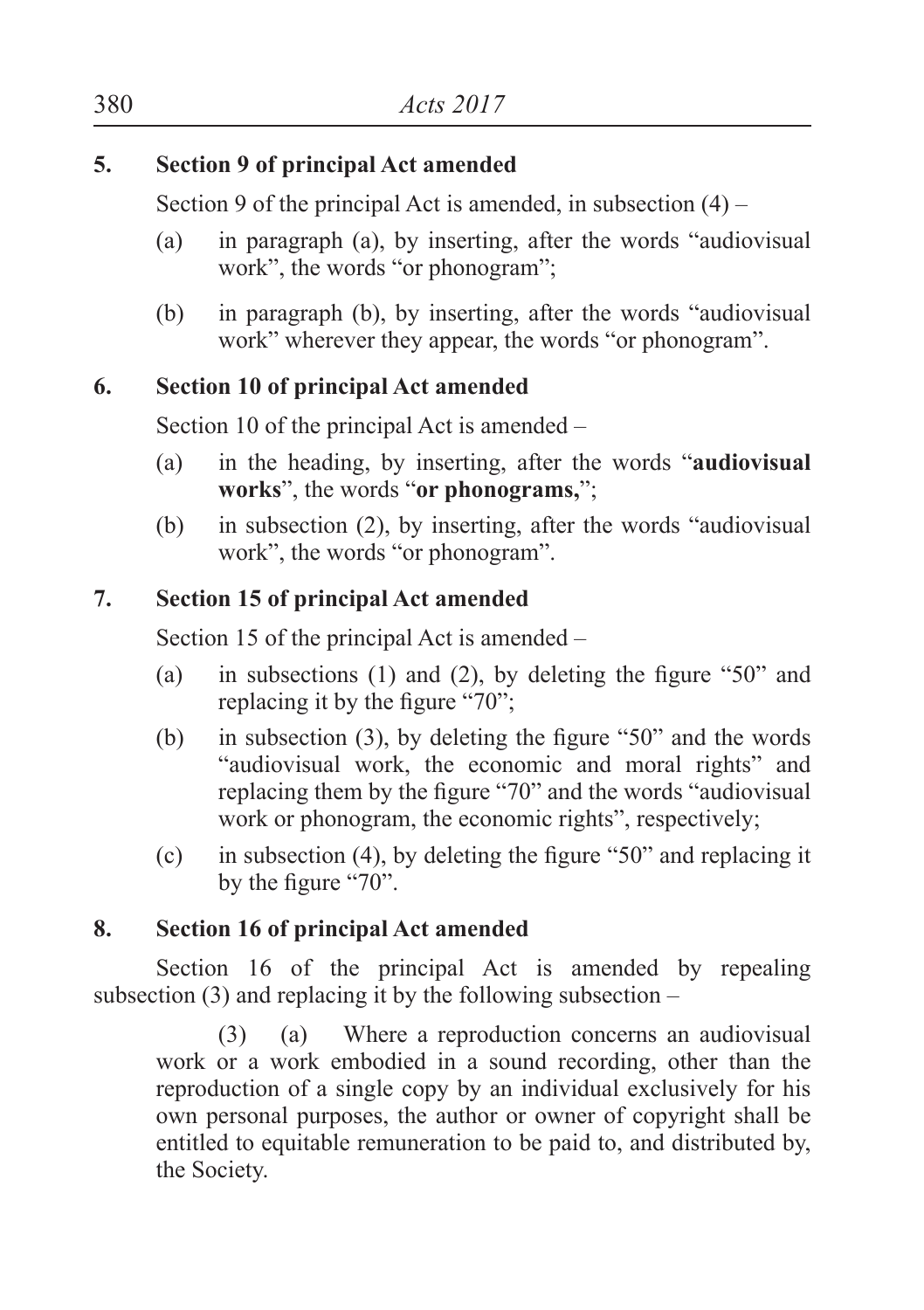- $(b)$  The equitable remuneration shall be paid  $-$ 
	- (i) by the manufacturer of the equipment or material supports, normally used for private reproduction for personal purposes of the work, except where such equipment is, or such material supports are, exported; or
	- (ii) by the importers of such equipment or material supports, except where the importation is by a private person for his personal purposes.

#### **9. Section 20 of principal Act amended**

Section 20 of the principal Act is amended, in paragraph  $(a)(ii)(C)$ , by deleting the words "a collective copyright management organisation under which such copies may be made" and replacing them by the words "the Society".

#### **10. Section 27 of principal Act amended**

Section 27 of the principal Act is amended, in subsection (2), by deleting the words "such equitable remuneration as may be prescribed" and replacing them by the words "an equitable remuneration to the Society which shall distribute it to the author entitled thereto".

#### **11. New section 28A inserted in principal Act**

The principal Act is amended, by inserting, after section 28, the following new section –

#### **28A. Conditions for use of copyright protected works**

The limitations on economic rights in this Part shall be applicable where they do not conflict with the normal exploitation of the work and do not unreasonably prejudice the legitimate interests of the owner of the work.

#### **12. Section 30 of principal Act amended**

Section 30 of the principal Act is amended, in subsection (5), by deleting the word "fiftieth" and replacing it by the word "seventieth".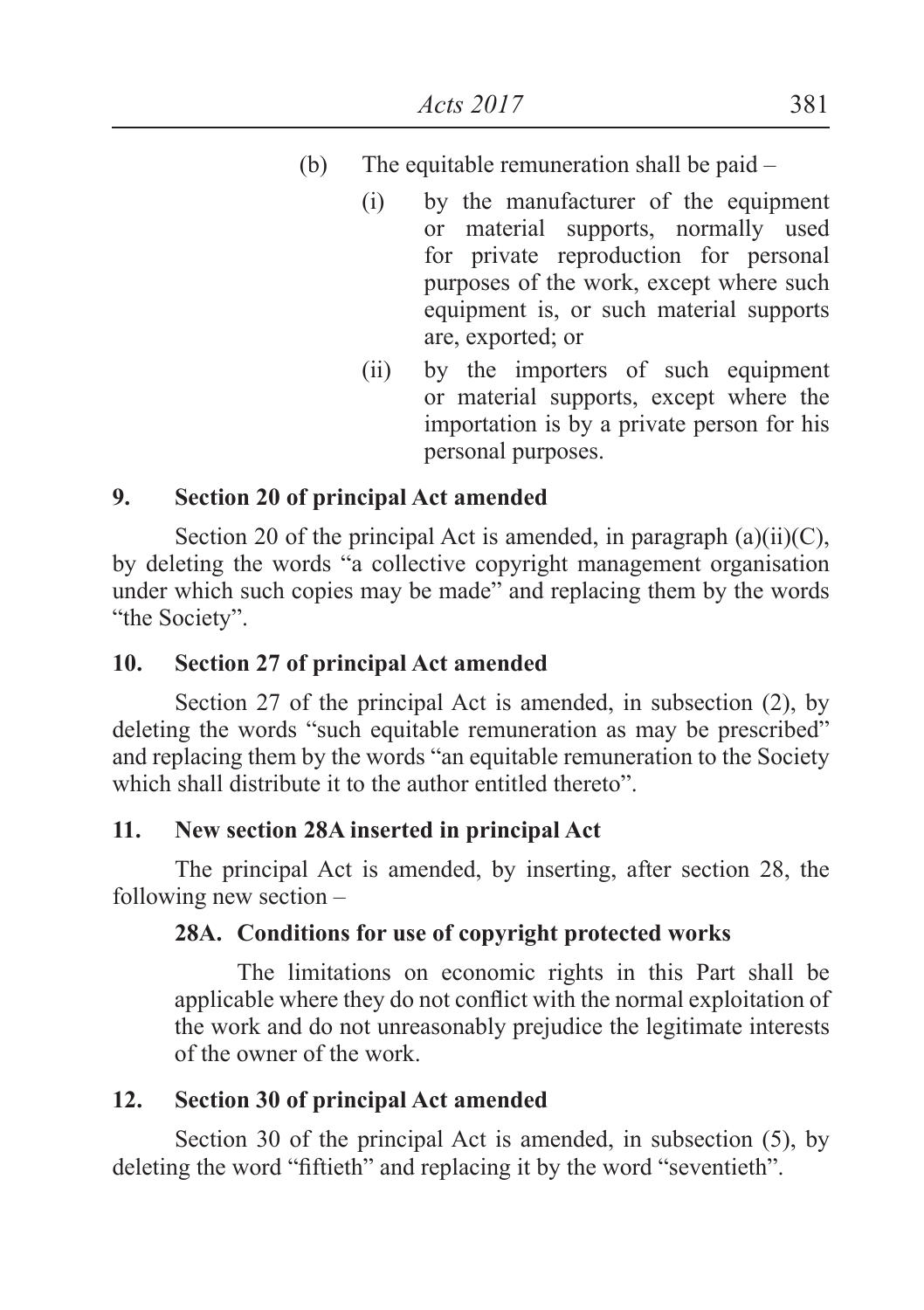### **13. Section 31 of principal Act amended**

Section 31 of the principal Act is amended by deleting the word "may" and replacing it by the word "shall".

## **14. Section 32 of principal Act amended**

Section 32 of the principal Act is amended –

- (a) in subsection  $(1)(d)$ , by deleting the words "place or" and replacing them by the words "place and";
- (b) in subsection  $(3)$ , by deleting the word "fiftieth" wherever it appears and replacing it by the word "seventieth".

## **15. Section 33 of principal Act amended**

Section 33 of the principal Act is amended by repealing subsection  $(1)$ .

## **16. Section 34 of principal Act repealed and replaced**

Section 34 of the principal Act is repealed and replaced by the following section –

## **34. Notice of protection of rights of producers**

(1) Where a copy of a sound recording or an audiovisual work is made for commercial purposes, the label of the recording or its container shall conspicuously bear a notice, as follows –

- (a) the symbol "P";
- (b) the hologram of the Society;
- (c) the year of the first publication; and
- (d) the name of the copyright owner.

 (2) The notice referred to in subsection (1) shall be placed in a manner that gives reasonable indication of claim of protection to the rights of the producer.

 (3) Where the notice referred to in subsection (1) does not identify –

> (a) the producer, it shall indicate the name of the person who owns the rights of the producer;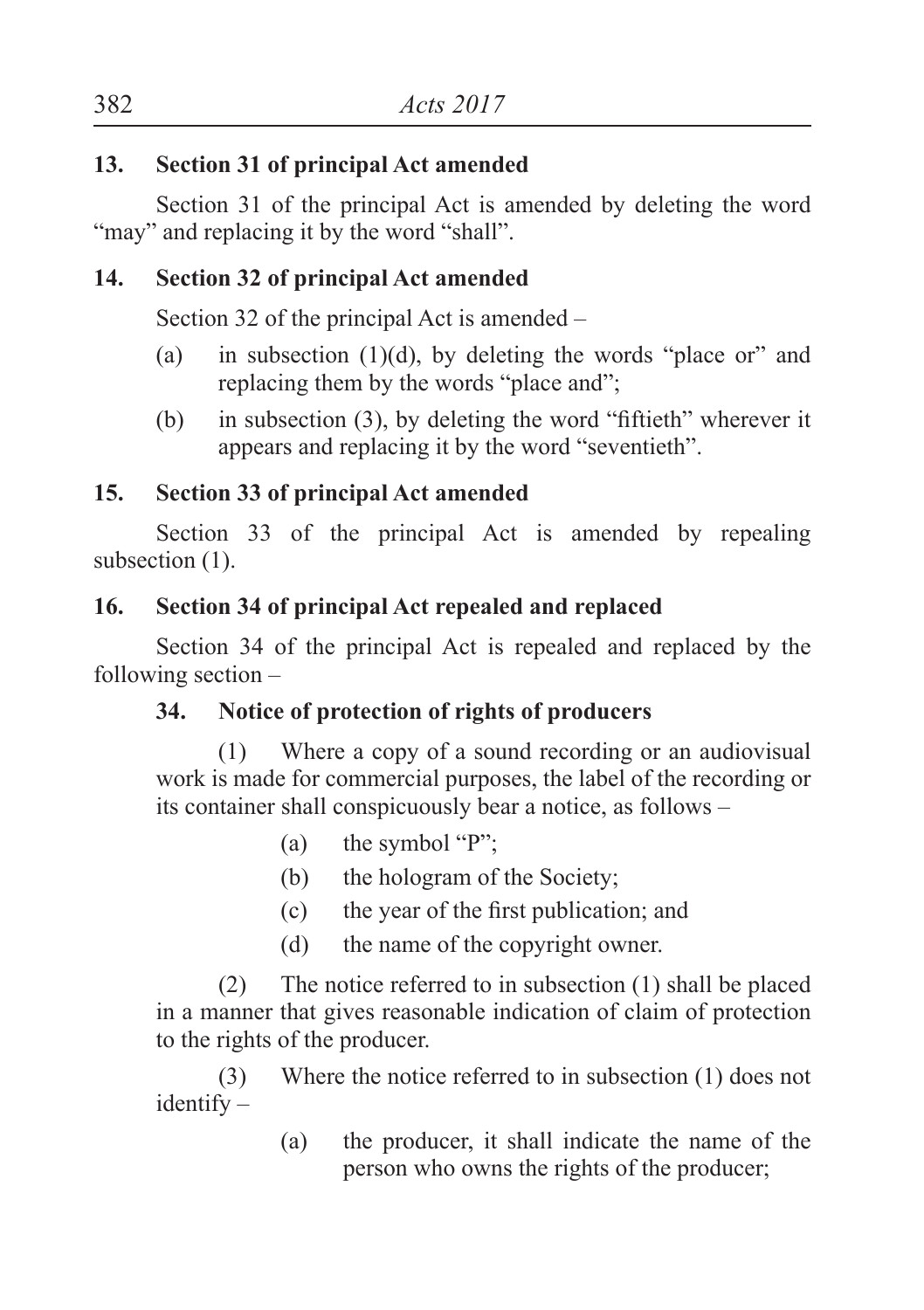(b) the principal performer, it shall indicate the name of the person who owns the rights of the performers.

 (4) Where a producer fails to comply with this section, this shall not deprive the producer of copyright protection.

(5) No person shall deal in, or have in his possession, a copy of a sound recording or an audiovisual work referred to in subsection (1) unless the hologram of the Society is affixed on its label or container.

#### **17. Section 35 of principal Act amended**

Section 35 of the principal Act is amended –

- (a) in subsection (1), by deleting the words "directly", "or performers" and "producer or";
- (b) by repealing subsection (2) and replacing it by the following subsection –

 (2) Unless otherwise agreed between the performer and the producer, the amount received under subsection (1) shall be paid by the Society in equal amount to the performer and producer.

- (c) in subsection (3), by deleting the word "fiftieth" and replacing it by the word "seventieth";
- (d) in subsection (5), by deleting the words "Section 32 (1)(d)" and replacing them by the words "Section 35 (1)".

#### **18. Section 36 of principal Act amended**

Section 36 of the principal Act is amended, in paragraph (d), by deleting the words "Part I" and replacing them by the words "Part IV".

#### **19. Section 41 of principal Act amended**

Section 41 of the principal Act is amended, in subsection  $(1)(c)$ , by deleting the words "been fixed in a phonogram but is included in broadcasts" and replacing them by the words "not been fixed in a phonogram but is carried by a broadcast".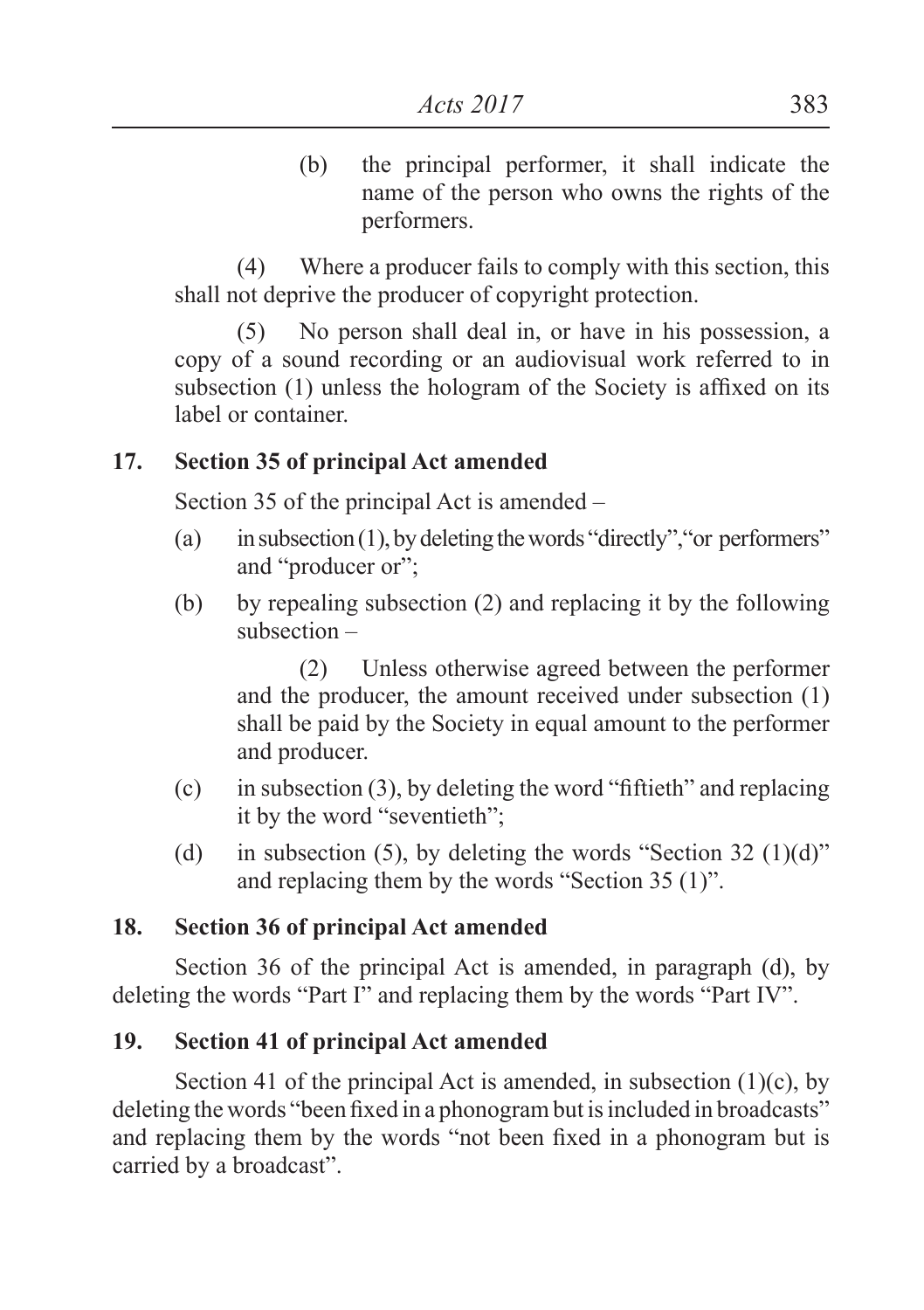#### **20. Section 42 of principal Act amended**

Section 42 of the principal Act is amended by repealing paragraph (a).

## **21. Section 43 of principal Act amended**

Section 43 of the principal Act is amended –

- (a) in subsection (1), by deleting the words "Rights Management Society" and replacing them by the words "Mauritius Society of Authors";
- (b) by repealing subsections (2) to (7) and replacing them by the following subsections –

 (2) The Society shall be managed and administered by a Board and shall have its own seal.

- (3) The Board shall consist of
	- (a) a Chairperson, to be appointed by the Minister;
	- (b) a representative of the Ministry;
	- (c) a representative of the Attorney-General's Office;
	- (d) a representative of the Ministry responsible for the subject of finance;
	- (e) a representative of the Ministry responsible for the subject of industry;
	- (f) a representative of the Ministry responsible for the subject of information and communication technology;
	- (g) a representative of the Customs Department;
	- (h) a representative of the Industrial Property Office;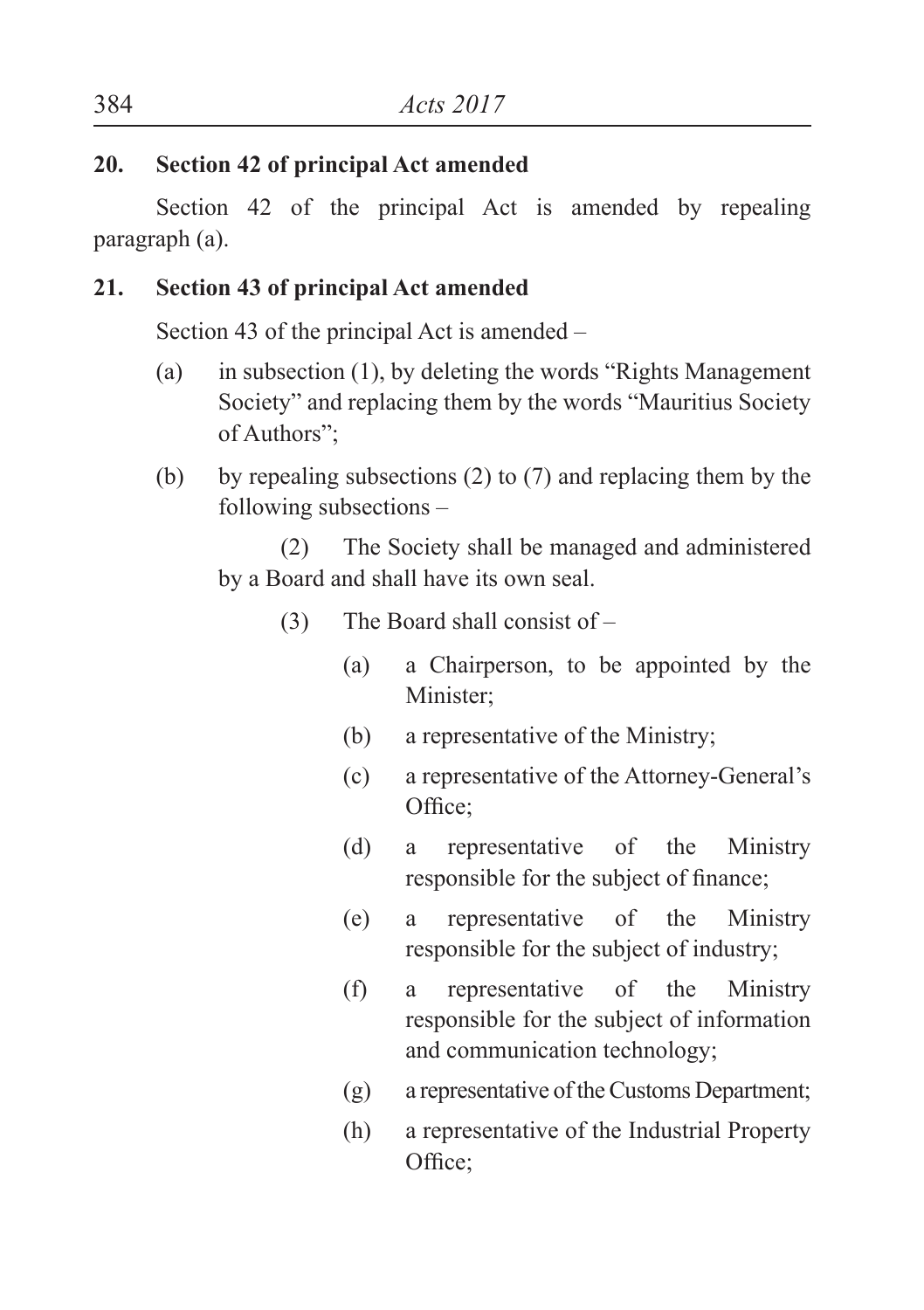- (i) a member having knowledge and experience in the field of copyright and related rights, to be appointed by the Minister after consultation with such persons as the Minister may determine; and
- (j) 7 other members, to be elected, subject to subsection (3A), from amongst the categories referred to in the Schedule, and in accordance with the procedure for the holding of an election as specified in that Schedule.

 (3A) Where no nomination is received for the election of members in any category referred to in the Schedule, the Minister shall appoint a member for that category.

 (3B) Where an elected member dies, retires, resigns or is removed from office, the vacancy caused shall be filled, for the remaining period of the term of office –

- (a) by appointing the person who obtained the highest number of votes in the relevant category, as appropriate, after the elected members at the preceding election held; or
- (b) where no person is qualified for appointment under paragraph (a), by a person of that category, to be appointed by the Minister.

 (4) The composition of the Board shall be published in the Gazette.

 (5) Every member, other than a member referred to in subsection (3)(b) to (h), shall hold office for a period of 3 years and shall be eligible for re-election or reappointment for one additional term.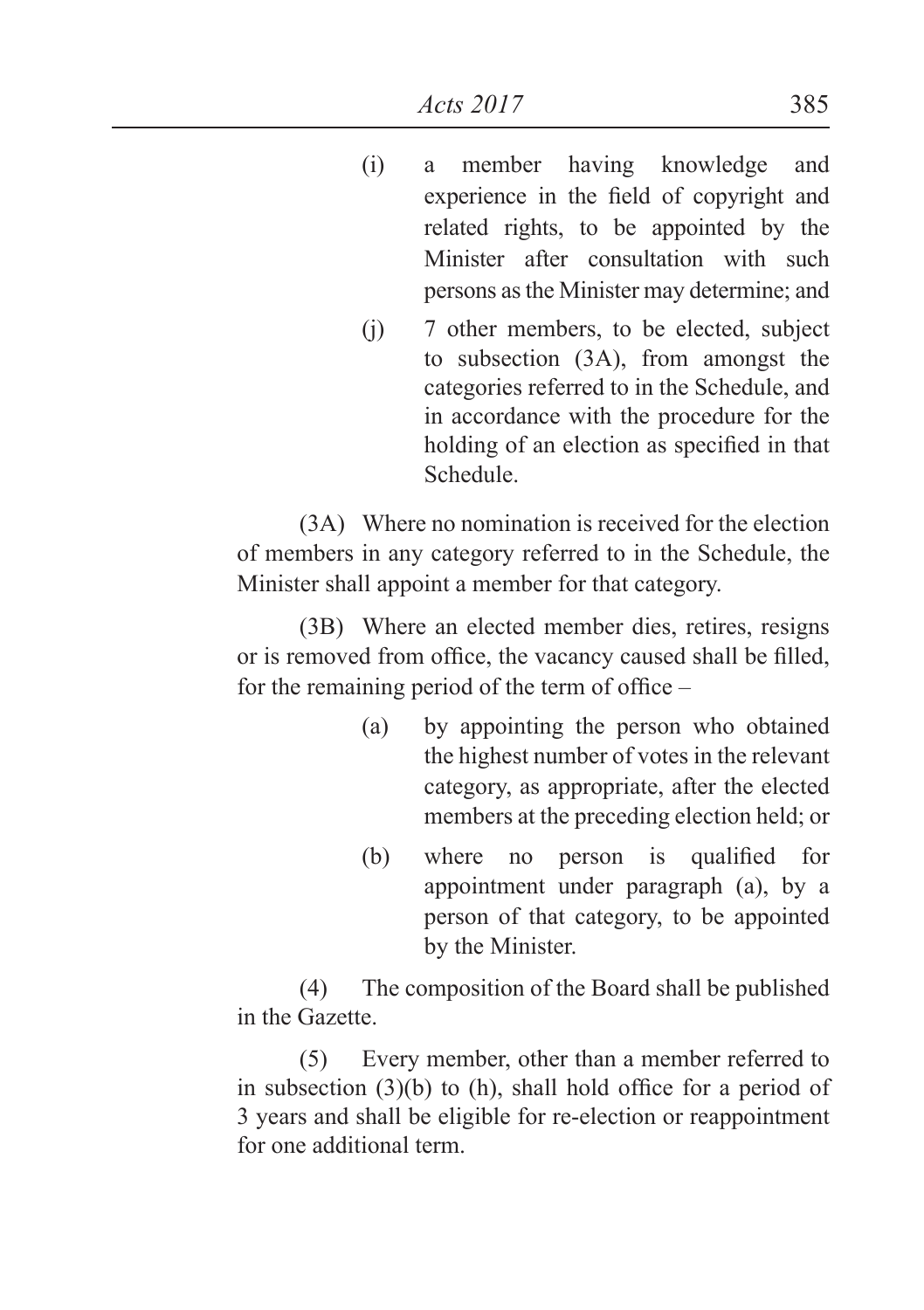(6) At any meeting of the Board, 9 members shall constitute a quorum.

 (7) Every member shall be paid such allowance or fees as the Board may, after consultation with the Minister, determine.

(c) by adding the following new subsections –

(8) For the purpose of subsection  $(3)(i)$ , the election of the members of the Society shall be held within 3 months from the commencement of this section.

 (9) (a) All rights, obligations and liabilities subsisting in favour of or against the Rights Management Society shall, on the commencement of this section, continue to exist under the same terms and conditions in favour of or against the Mauritius Society of Authors.

 (b) Any act or thing done, or any contract or agreement entered into, by the Rights Management Society shall, on the commencement of this section, be deemed to have been done or entered into by the Mauritius Society of Authors.

 (c) All proceedings, judicial or otherwise, initiated before and pending on the commencement of this section, by or against the Rights Management Society, shall be deemed to have been initiated, and may be continued, by or against the Mauritius Society of Authors.

#### **22. Section 44 of principal Act amended**

Section 44 of the principal Act is amended, in subsection (1), by inserting, after paragraph (a), the following new paragraph –

- (aa) a Secretary to the Board who shall
	- (i) for every meeting of the Board, give notice of the meeting to the members and keep minutes of proceedings of every meeting; and
	- (ii) carry out such other duties as the Board may assign to him.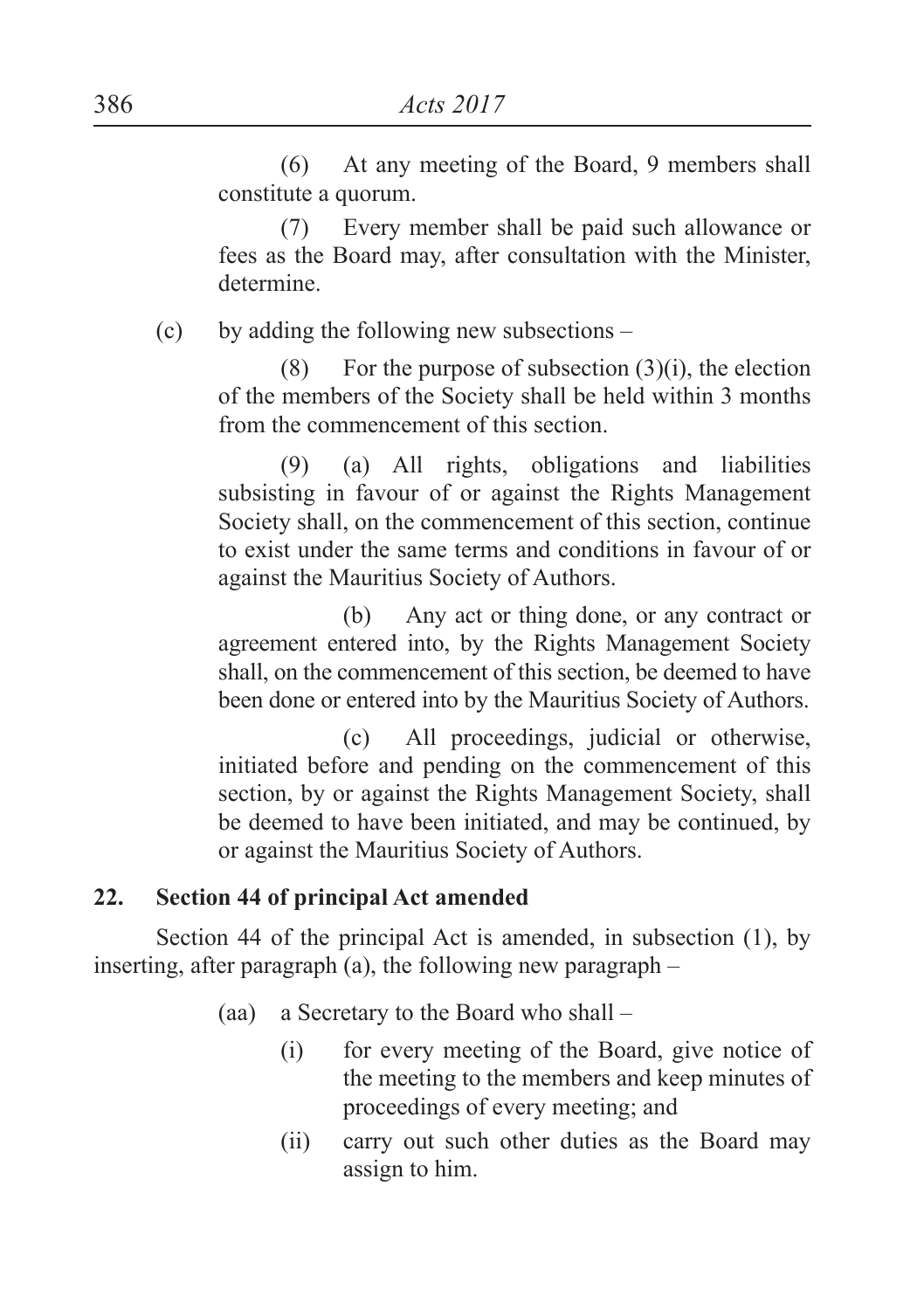### **23. Section 45 of principal Act repealed and replaced**

Section 45 of the principal Act is repealed and replaced by the following section –

#### **45. Functions of Society**

The Society shall –

- (a) collect copyright fees and charges from the users of a work, on behalf of its members, and distribute those fees among the members;
- (b) determine the criteria for, and classes of, membership of the Society;
- (c) represent and defend the interests of its members in Mauritius and abroad;
- (d) contribute, by all appropriate means, to the promotion of national creativity in the artistic, literary and scientific fields<sup>.</sup>
- (e) administer within Mauritius such economic rights of its members as it may determine;
- (f) negotiate with any users of a work
	- (i) the conditions of, and the fees and charges to be paid for, the authorisation to be given to do an act covered by any economic rights referred to in paragraph (e);
	- (ii) the amount of equitable remuneration where the right to such remuneration is administered by the Society;
- (g) grant any authorisation which it is permitted to give under this Act;
- (h) enter into reciprocal agreements with foreign collective management organisations for the issue of exclusive authorisation in respect of their members' works and for the collection and distribution of copyright fees deriving from those works;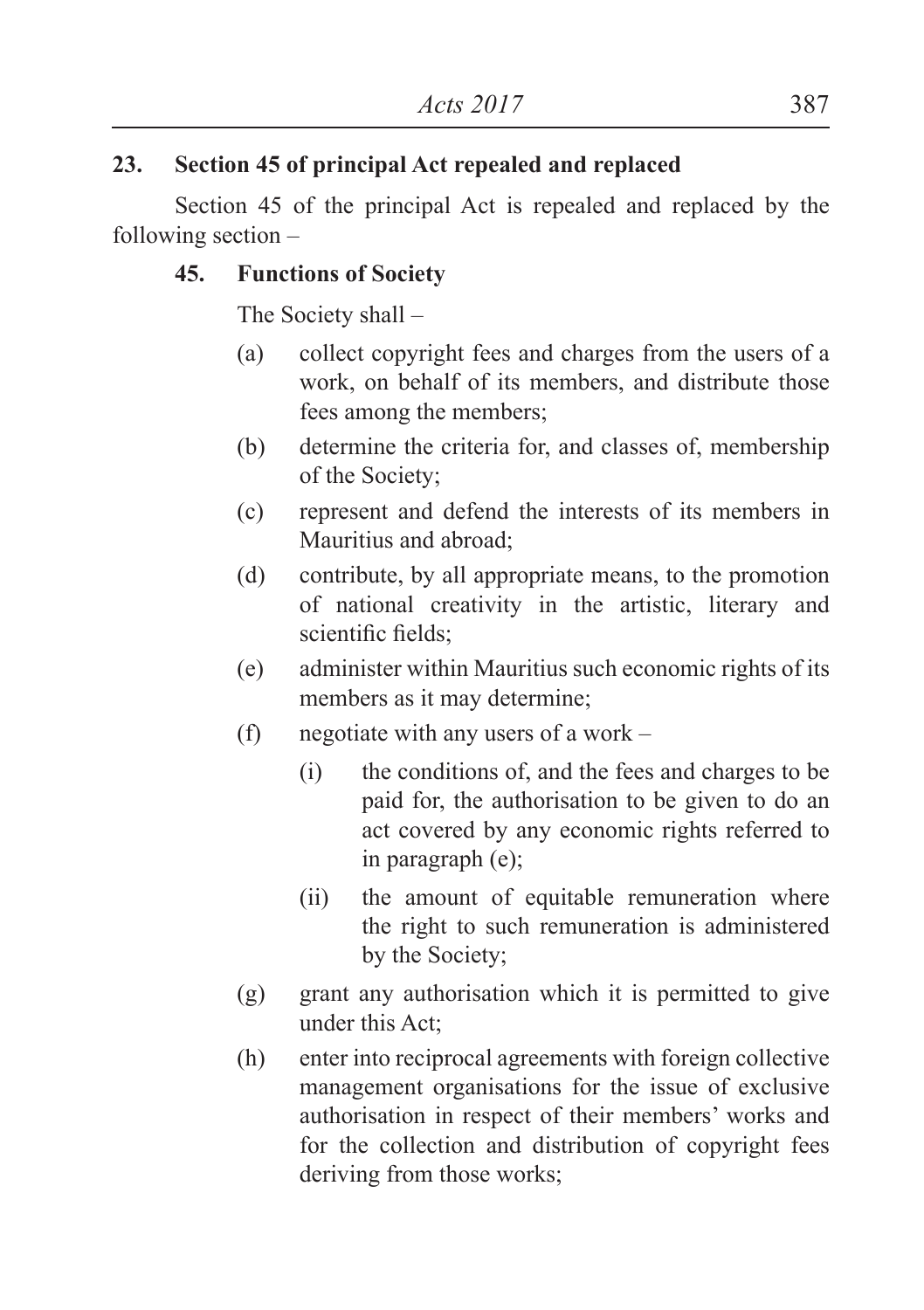- (i) endeavour to obtain the transfer of membership of Mauritian authors who are members of foreign collective management organisations and safeguard in favour of the Mauritian authors whose membership has been transferred, all the advantages which may have accrued to them before the transfer;
- (j) enter into contracts with relevant persons, for the benefit of its members, regarding the use of the works of the members;
- (k) foster such harmony and understanding between copyright owners and the users of their works as may be necessary for the protection of the economic rights of the authors;
- (l) provide its members with information or advice on all matters relating to copyright;
- (m) establish and administer a Provident Fund and a Benevolent Fund for its members and their heirs; and
- (n) discharge such other functions as may be prescribed.

### **24. New section 45A inserted in principal Act**

The principal Act is amended by inserting, after section 45, the following new section –

### **45A. Committees**

(1) The Board may set up such committees as it may determine to assist it in the discharge of its functions and the exercise of its powers.

 (2) (a) A committee shall consist of at least 3 members and 2 other persons with relevant expertise not already available to the Board as the Board may co-opt.

 (b) The members and persons referred to in paragraph (a) shall be appointed by the Board on such terms and conditions as it may determine and be paid such allowance as the Board may determine.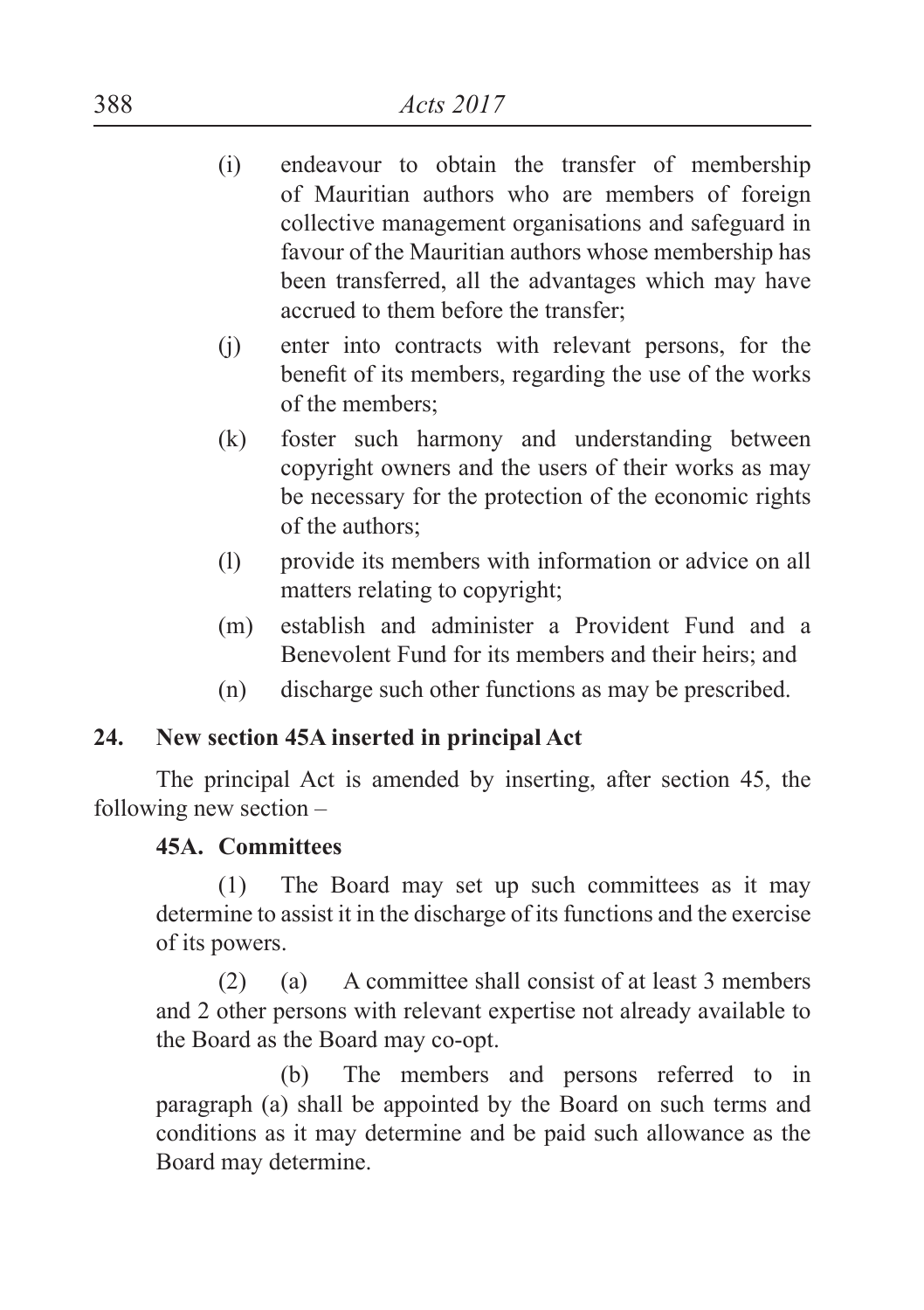(3) The Board shall appoint a chairperson of the committee.

 (4) A committee shall meet as often as may be necessary and at such time and place as the chairperson of the committee may determine.

 (5) A committee shall, within such time as the Board may determine, submit its report on any matter referred to it.

 (6) The report referred to in subsection (5) shall contain the observations, comments and recommendations of the committee.

 (7) Subject to this section, a committee shall regulate its meetings and proceedings in such manner as it may determine.

## **25. Section 46 of principal Act amended**

Section 46 of the principal Act is amended by repealing subsection  $(1)$  and replacing it by the following subsection –

(1) (a) A copyright owner or exclusive licensee may, in accordance with the rules of the Society, apply for membership of the Society.

 (b) The Society shall manage the economic rights of its members where such members deposit their works with the Society.

## **26. Section 48 of principal Act repealed and replaced**

Section 48 of the principal Act is repealed and replaced by the following section –

### **48. Annual report**

(1) The Director shall, in accordance with the Statutory Bodies (Accounts and Audit) Act, prepare, in respect of every financial year, an annual report and submit it to the Board for approval, together with an audited statement of accounts on the operations of the Society.

(2) The auditor to be appointed under section 5(1) of the Statutory Bodies (Accounts and Audit) Act shall be the Director of Audit.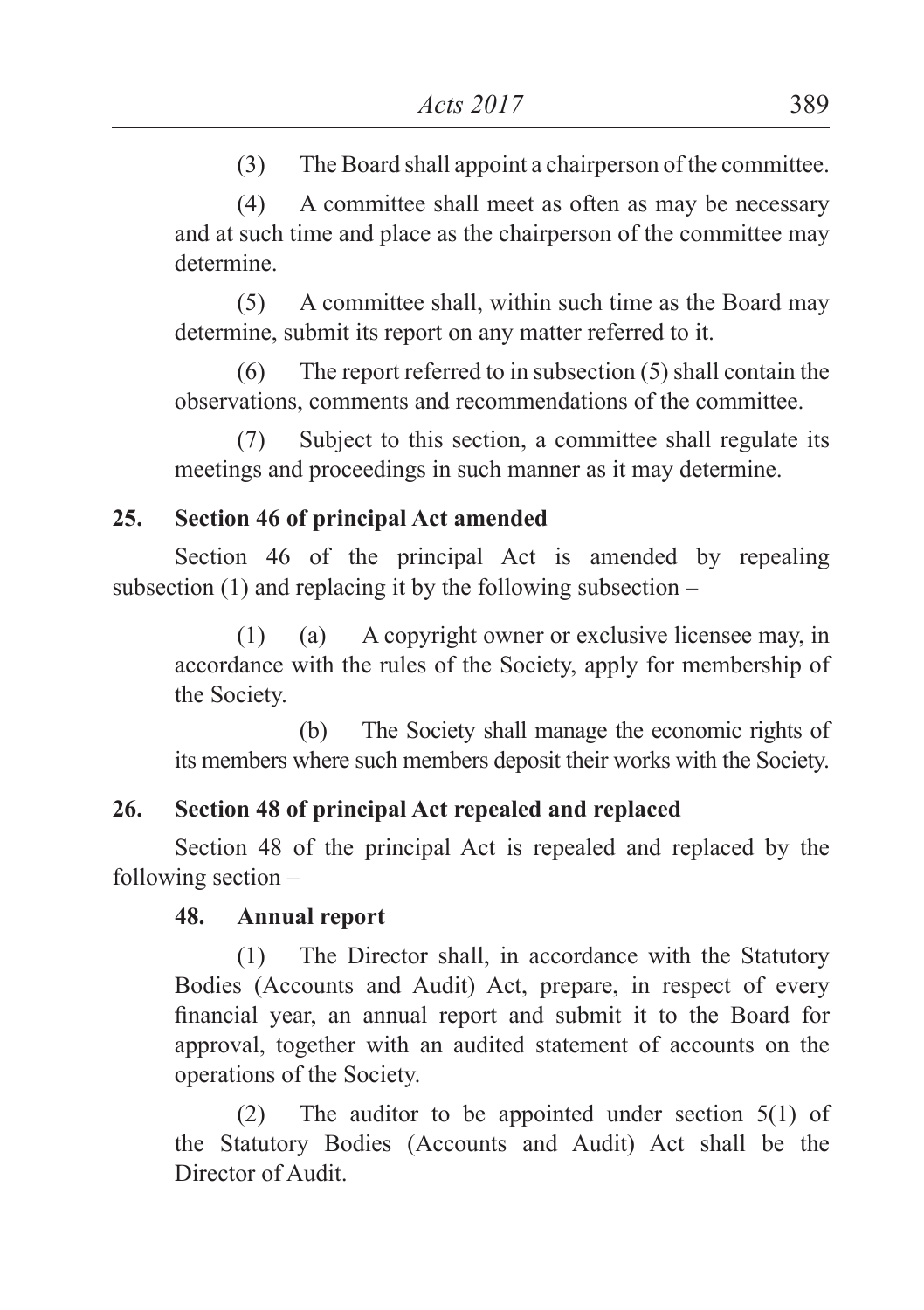### **27. New section 48A inserted in principal Act**

The principal Act is amended by inserting, after section 48, the following new section –

## **48A. Directions by Minister**

(1) The Minister may give such written directions of a general character to the Society, not inconsistent with this Act, as he considers necessary in the public interest, and the Society shall comply with those directions.

 (2) The Minister may require the Society to furnish such information in such manner and at such time as he thinks necessary in respect of its activities and the Society shall supply such information.

## **28. Section 51 of principal Act amended**

Section 51 of the principal Act is amended –

- (a) in subsection (1), by inserting, after the word "may", the words ", with the approval of the Minister,";
- (b) by repealing subsection (3).

### **28A. New section 51A inserted in principal Act**

### **51A. Amendment of Schedule**

The Minister may, by regulations, amend the Schedule.

### **29. Section 56 of principal Act amended**

Section 56 of the principal Act is amended by repealing subsection  $(1)$  and replacing it by the following subsection –

- $(1)$  Any person who
	- (a) without the written authorisation of the copyright owner or Society –
		- (i) publishes, distributes, sells or reproduces a work;
		- (ii) performs a work in public;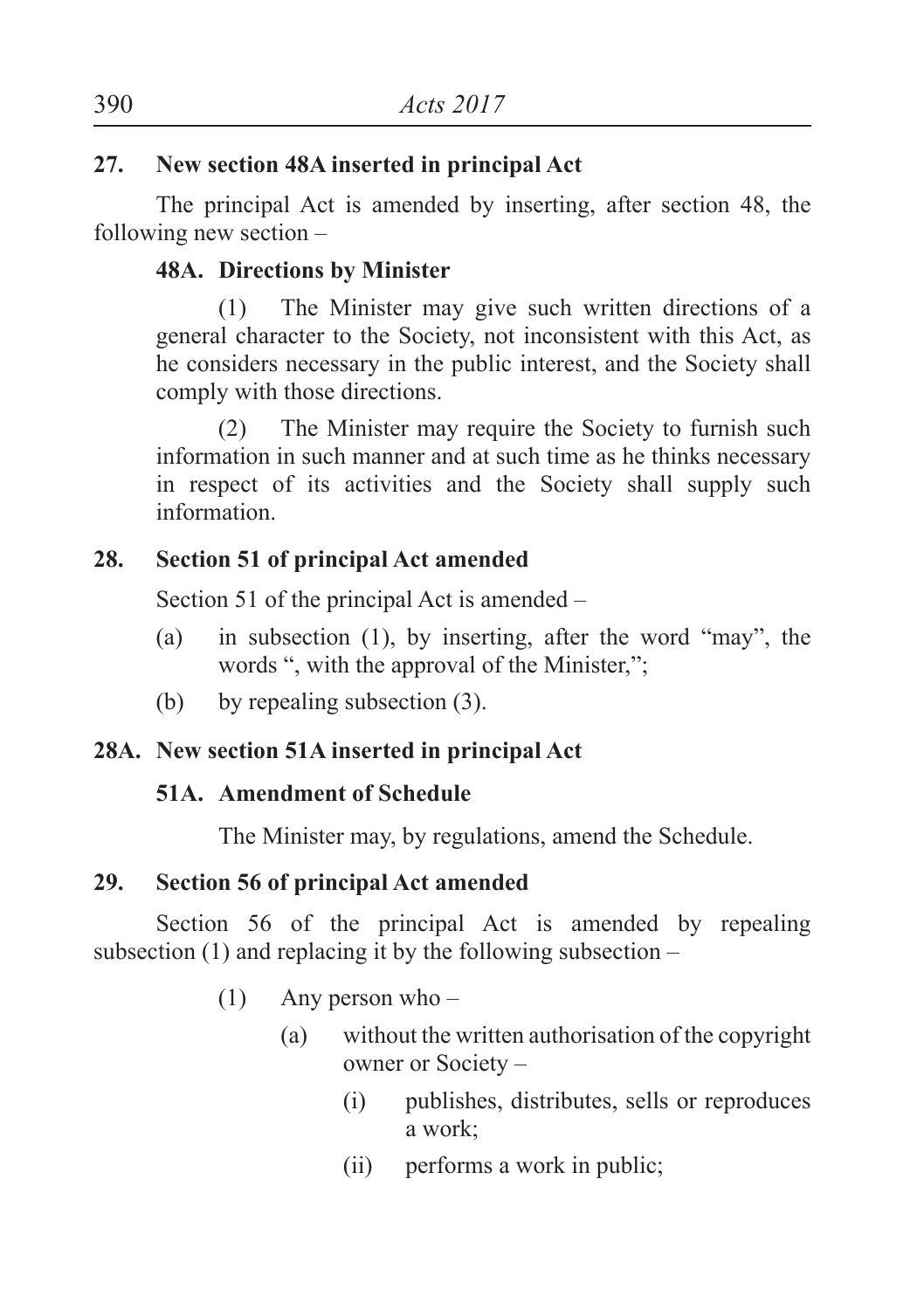- (iii) communicates a work to the public;
- (iv) broadcasts a work;
- (v) makes a derivative work;
- (vi) imports otherwise than exclusively for his own private and personal use, buys, sells, exposes, offers for sale or hire, or has in his possession in the course of trade, any copy of a work which constitutes an infringement of the copyright of its owner, or would constitute such an infringement if the copy of the work were made in Mauritius:
- (vii) has, in his possession, any copy of a work which constitutes an infringement;
- (b) manufactures, or imports for sale or rental, any device or means which is –
	- (i) specifically designed or adapted to circumvent any device or means intended to prevent or restrict reproduction of a work or to impair the quality of any copy made thereof; or
	- (ii) susceptible to enable or assist in the reception of an encrypted program, which is broadcast or otherwise communicated to the public, by a person who is not entitled to receive the program;
- (c) has, in his possession in the course of trade any apparatus, article or thing, knowing that it is to be used for making infringing copies of a work or for a purpose referred to in paragraph (b);
- (d) in any other manner contravenes this Act,

shall commit an offence.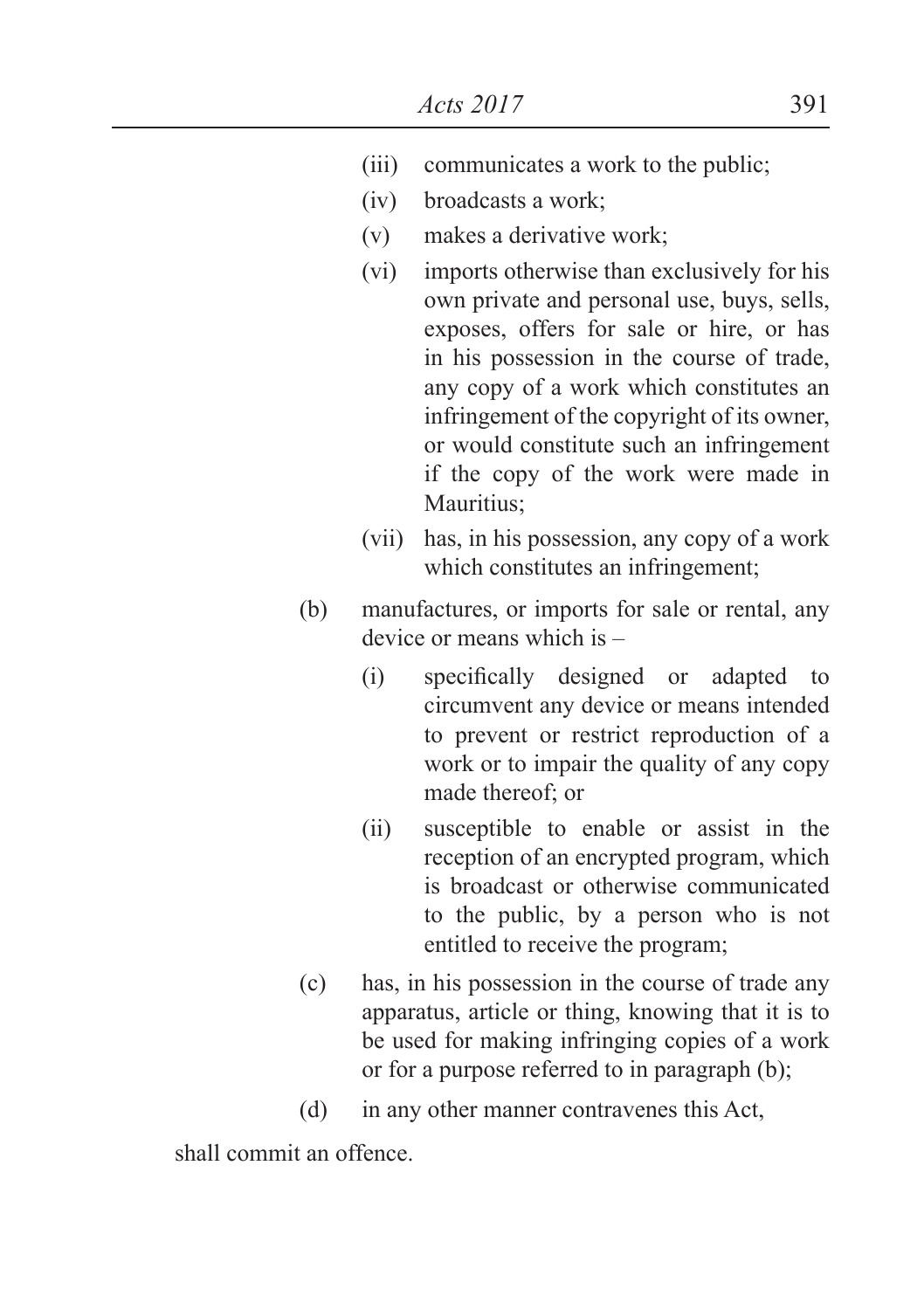#### **30. Schedule added to principal Act**

The principal Act is amended by adding the Schedule set out in the Schedule to this Act.

#### **31. Commencement**

(1) Subject to subsection (2), this Act shall come into operation on a date to be fixed by Proclamation.

 (2) Different dates may be fixed for the coming into operation of different sections of this Act.

Passed by the National Assembly on the fourtheenth day of November two thousand and seventeen.

 $\overline{\phantom{a}}$  , where  $\overline{\phantom{a}}$ 

 **Bibi Safeena Lotun (Mrs**)  *Clerk of the National Assembly*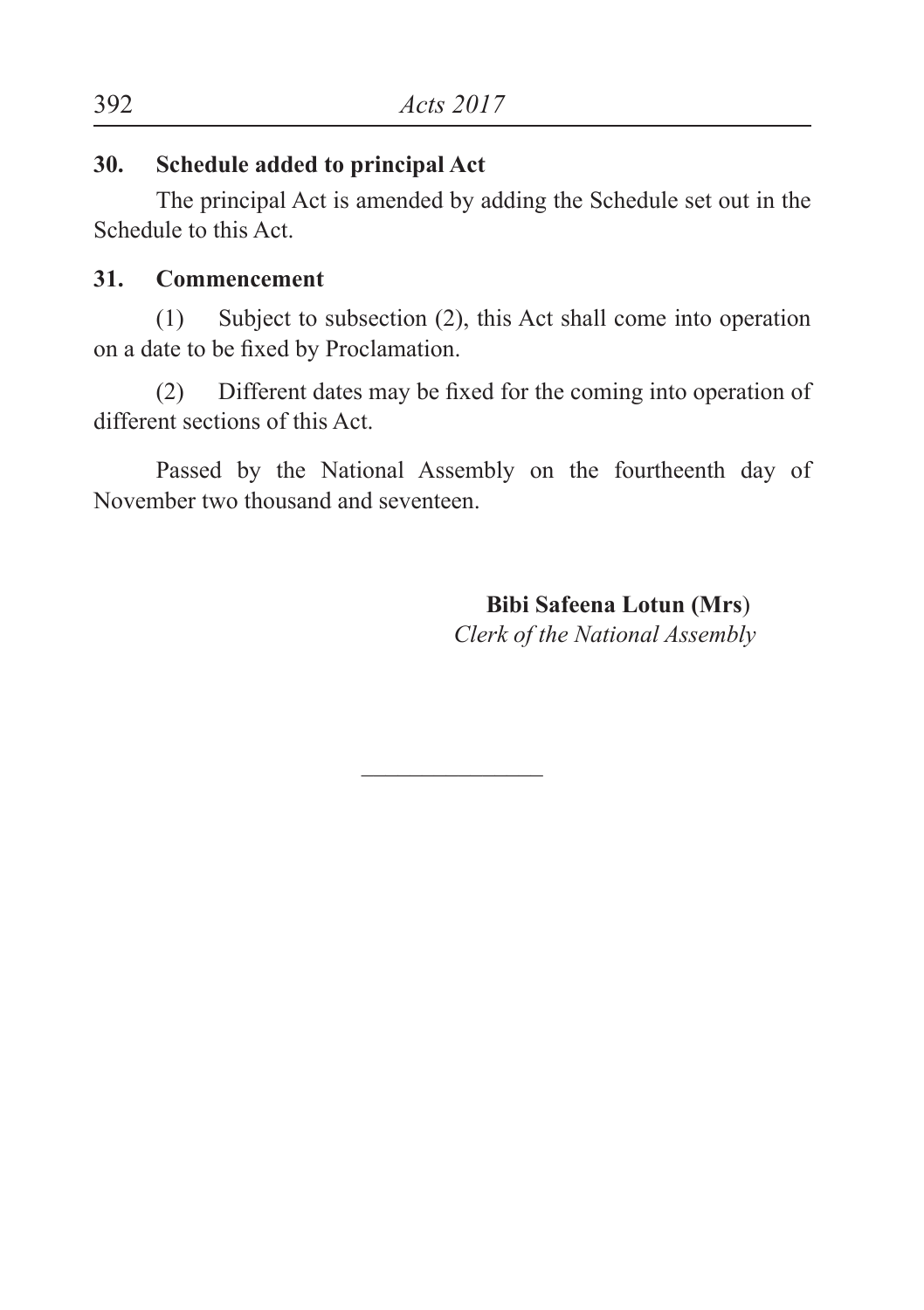## **SCHEDULE**

[Section 30]

#### **SCHEDULE**  $[Section 43(3)(i)]$

## **RULES OF ELECTION**

## **Sub-Part A – Categories**

Seven members shall be elected from amongst the following categories, as follows –

- (a) 2 members from the category of Music Author, Composer and Performer;
- (b) 2 members from the category of Audiovisual/Theatrical;
- (c) one member from the category of Literary Author;
- (d) one member from the category of Publisher; and
- (e) one member from the category of Other Works.

## **Sub-Part B – Procedure for Election**

## **1. Calling for nominations and appointment of nomination day**

 Not less than one month before the expiry of the three-month period specified in section 43(8) of the Act, and thereafter, not less than one month before the expiry of the term of office of the members referred to in section  $43(3)(i)$ , the Secretary to the Board shall publish in the Gazette and such newspaper as the Society may determine, a notice inviting the submission of nominations and appointing a day on, and the time at, which nominations shall be submitted.

## **2. Eligibility to stand as candidate**

No person shall be eligible to stand as candidate for election as a member of the Board unless, on nomination day, he is a member of the Society.